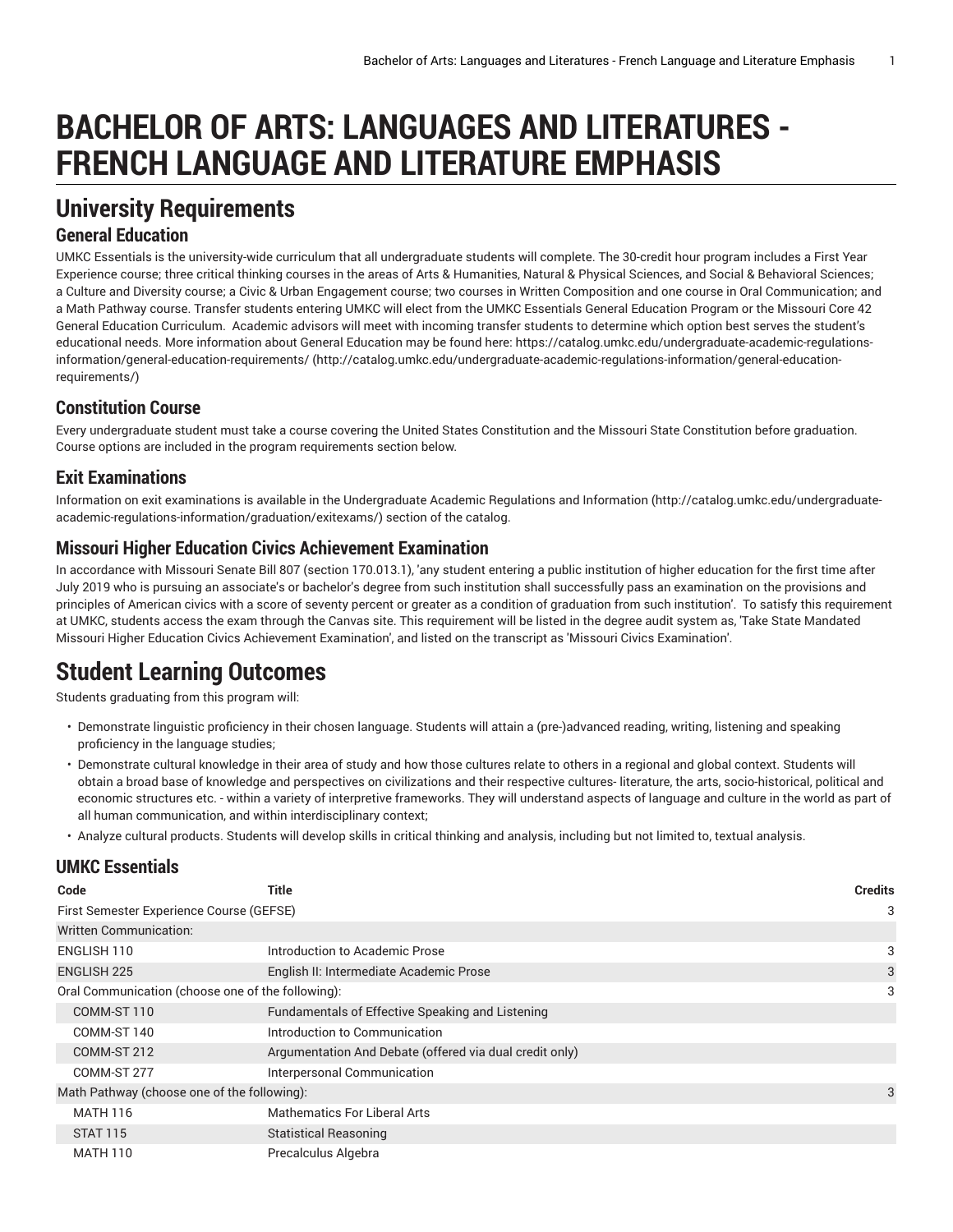| <b>MATH 120</b>                         | Precalculus (5 credit hours)                                             |    |
|-----------------------------------------|--------------------------------------------------------------------------|----|
| Any 200-level MATH or STAT course       |                                                                          |    |
|                                         | ACT Math Subscore of 28 or higher; or SAT Math Subscore of 660 or higher |    |
|                                         | Critical Thinking in Arts & Humanities (GECRT-AH)                        | 3  |
|                                         | Critical Thinking in Natural & Physical Sciences (GECRT-SC)              | 3  |
|                                         | Critical Thinking in Social & Behavioral Sciences (GECRT-SS)             | 3  |
| Culture & Diversity Course (GECDV)      |                                                                          | 3  |
| Civic & Urban Engagement Course (GECUE) |                                                                          | 3  |
| <b>Total Credits</b>                    |                                                                          | 30 |

#### **Constitution Course Requirement**

Section 170.011.1 of the Missouri Revised Statutes, 2015, states that all candidates for a degree issued by a college or university in the state of Missouri must have "satisfactorily passed an examination on the provisions and principles of the Constitution of the United States and of the state of Missouri, and in American history and American institutions."

Courses at UMKC that satisfy this state requirement are:

| <b>Credits</b>                             |
|--------------------------------------------|
| 3                                          |
| The Supreme Court And The Criminal Process |
|                                            |
|                                            |
| <b>Honors American Government</b>          |
|                                            |
|                                            |

Total Credits 3

There are a few other ways this requirement can be satisfied for students transferring to UMKC:

• Take an equivalent course from the list above at a regionally accredited institution.

- Earn credit for one of the above courses through AP, IB, or CLEP.
- Take a course that directly satisfies the Missouri Constitution Requirement at another Missouri institution.
- Have a previous bachelors degree (or higher) from a regionally accredited institution.
- Have an Associate of Arts degree from a regionally accredited institution.
- Complete the 42 Hour Core at a Missouri institution and have it listed on the official transcript.

#### **School of Humanities and Social Sciences Degree Requirements**

| Code                                           | Title | Credits |
|------------------------------------------------|-------|---------|
| Writing Intensive Course (300-level or above): |       |         |
| <b>Total Credits</b>                           |       |         |

#### **Major Requirements**

Students must successfully complete the major requirements below with at least 12 hours of the noted upper division (300+) course requirements completed at UMKC.

| Code                                                               | Title                      | <b>Credits</b> |  |
|--------------------------------------------------------------------|----------------------------|----------------|--|
| Major Prerequisites (may not be required depending on placement*): |                            |                |  |
| FRENCH 110                                                         | <b>Elementary French I</b> | $\mathcal{B}$  |  |
| FRENCH 120                                                         | Elementary French II       | 3              |  |
| <b>Total Credits</b>                                               |                            | 6              |  |

\*To determine the correct placement in a foreign language, please visit: [https://catalog.umkc.edu/undergraduate-academic-regulations-information/](http://catalog.umkc.edu/undergraduate-academic-regulations-information/foreign-language-placement/) [foreign-language-placement/](http://catalog.umkc.edu/undergraduate-academic-regulations-information/foreign-language-placement/) (<http://catalog.umkc.edu/undergraduate-academic-regulations-information/foreign-language-placement/>)

| Code                           | <b>Title</b>          | <b>Credits</b> |
|--------------------------------|-----------------------|----------------|
| <b>Required Major Courses:</b> |                       |                |
| FRENCH 211                     | Second Year French L  | 3              |
| FRENCH 221                     | Second Year French II | 3              |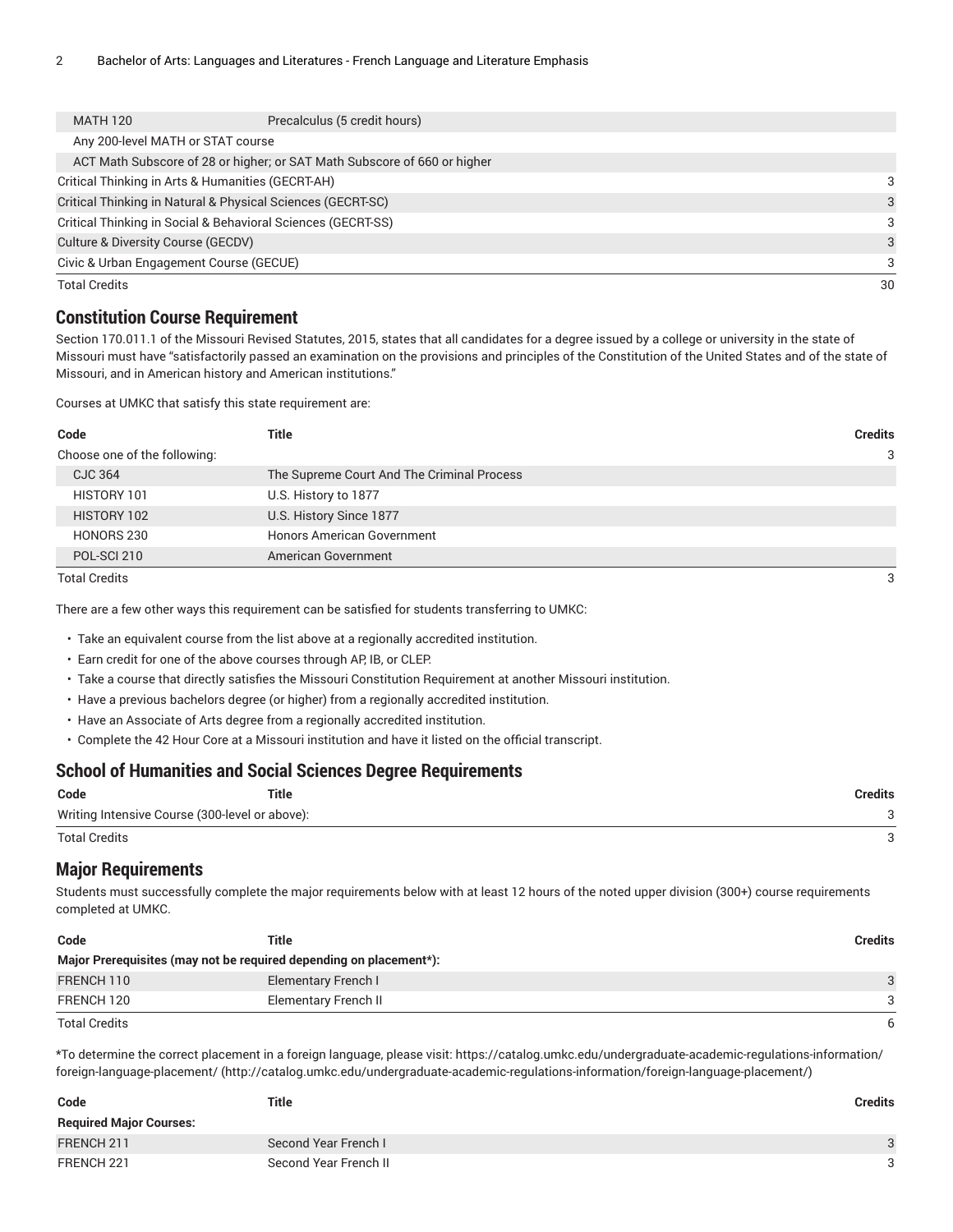| One 300-level FRENCH language/linguistics course |                                                                          | 3  |
|--------------------------------------------------|--------------------------------------------------------------------------|----|
| FRENCH 315                                       | Intermediate Composition and Conversation I                              |    |
| FRENCH 325                                       | Intermediate Conversation and Composition II                             |    |
| FRENCH 351                                       | Introduction to French Phonetics                                         |    |
| FRENCH 380                                       | <b>Special Topics</b>                                                    |    |
| One 300-level FRENCH culture/literature course   |                                                                          | 3  |
| FRENCH 377FC                                     | French and Francophone Civilization                                      |    |
| FRENCH 377LC                                     | Introduction to French and Francophone Literature & Culture              |    |
| FRENCH 380A                                      | <b>Special Topics</b>                                                    |    |
| One additional 300-level FRENCH course           |                                                                          | 3  |
| One 400-level FRENCH language/linguistics course |                                                                          |    |
| FRENCH 477LL                                     | French Language & Linguistics                                            |    |
| FRENCH 480                                       | <b>Special Topics</b>                                                    |    |
| One 400-level FRENCH culture/literature course   |                                                                          | 3  |
| FRENCH 477EC                                     | French & Francophone Literature & Culture: Enlightenment to Contemporary |    |
| FRENCH 477LC                                     | Themes in French and Francophone Literature & Culture                    |    |
| FRENCH 477ME                                     | French & Francophone Literature & Culture: Medieval to Enlightenment     |    |
| FRENCH 480A                                      | <b>Special Topics</b>                                                    |    |
| One additional 400-level FRENCH course           |                                                                          | 3  |
| Two additional 300-/400-level FRENCH course      |                                                                          | 6  |
| <b>Breadth Requirement (see below)</b>           |                                                                          | 6  |
| <b>Total Credits</b>                             |                                                                          | 36 |

#### **Breadth Requirement**

The Breadth Requirement may be met by completing one of the following:

- 1. A second Language and Literatures emphasis in Spanish, Classical Languages and Cultures, or International Studies;
- 2. A minor in Spanish, Classical and Ancient Studies, or International Studies;
- 3. Six (6) credit hours of coursework at the 200-level or higher among foreign language courses outside the Emphasis (including courses taught in the English language). These classes must focus on language, literary or cultural studies. Appropriate courses offered by other departments (e.g. HISTORY 406) can fulfill the breadth requirement with the prior approval of the department.

#### **Other Requirements and Regulations**

- 1. Higher-level courses may be substituted for lower-level coursework, e.g. a 300-level course can be taken instead of a 200-level course.
- 2. A 2.0 grade-point-average in Languages and Literatures courses is required for graduation.
- 3. Study abroad is strongly recommended for all departmental majors and minors, but not required for degree completion.

Native speakers studying their own languages will complete a minimum of 21 credit hours in courses numbered 300 and above, but normally not including 315 or 325, and they will complete the Breadth Requirement. A native speaker is defined as a person who speaks the target language fluently and who has completed formal schooling through the secondary school level, or equivalent, in the target language.

#### **General Electives**

Students must take elective credit hours to meet the minimum credit hour requirement for their degree, including at least 36 credit hours of coursework at the 300-level or above. The minimum required by the university is 120 credit hours, of which at least 30 credit hours must be taken at UMKC, but some degree programs require more.

**General Electives 42**

**Code Title Credits**

**Minimum GPA: 2.0**

**Total Credit Hours: 120**

## **Tools for Planning and Fulfilling Academic Requirements**

UMKC's Major Maps are detailed, semester by semester plans that lead a student to complete all degree requirements within four years. Plans include benchmarks and critical courses by term that assist a student's evaluation of progress and major "fit". In order to ensure that the appropriate courses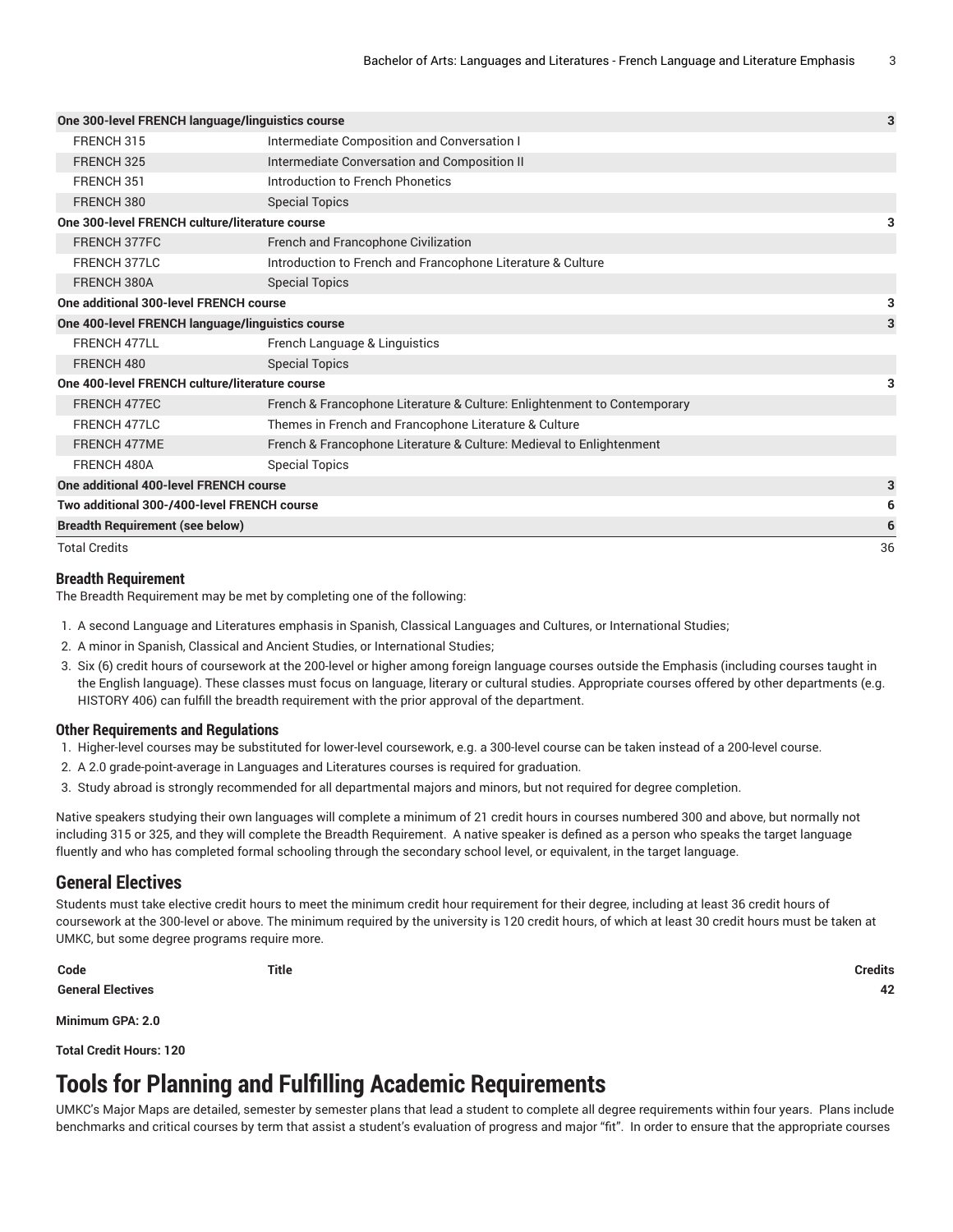are taken, students are encouraged to consult with the undergraduate advisor for this major. Please see the tab above to view the major map for this program.

UMKC's [Transfer](https://www.umkc.edu/admissions/transfer-guides.html) Guides [\(https://www.umkc.edu/admissions/transfer-guides.html](https://www.umkc.edu/admissions/transfer-guides.html)) provide detailed guidance on recommended transfer coursework, plans of study, transfer timelines, and transfer contact information. To ensure a seamless transfer experience, students are encouraged to work with both their community college advisor and a UMKC advisor when planning their coursework.

UMKC's [PlanMyDegree](https://www.umkc.edu/registrar/academic-programs/plan-my-degree.html) 'Audit' ([https://www.umkc.edu/registrar/academic-programs/plan-my-degree.html\)](https://www.umkc.edu/registrar/academic-programs/plan-my-degree.html) degree audit system provides an individual evaluation of all degree requirements (General Education, Degree Specific, Major Specific, etc.) for students' officially recorded (Office of Registration and Records) and "what if" exploratory plans of study. This evaluation is used to certify all graduation requirements.

UMKC's [PlanMyDegree](https://www.umkc.edu/registrar/academic-programs/plan-my-degree.html) 'Plans' [\(https://www.umkc.edu/registrar/academic-programs/plan-my-degree.html\)](https://www.umkc.edu/registrar/academic-programs/plan-my-degree.html) degree planning tool enables students to develop a personalized semester by semester plan of study towards completion of degree requirements for student's officially recorded (Office of Registration and Records) and "what if" exploratory plans of study. Update and edit your full plan to degree completion each term and confirm accuracy each semester with your Academic Advisor(s).

# **Major Map Four Year Graduation Plan - Courses & Critical Benchmarks for First Time College Students:**

UMKC's Major Maps are detailed, undergraduate four-year course outlines that inform students on the classes they should take and when to take them. Outlines are updated yearly. Graduate students should visit their program's individual school for program outlines.

The following is a sample course of study. Your path to graduation may vary based on factors such as college credit you earned while in high school, transfer work from other institutions of higher learning, and placement in Mathematics. You are responsible for checking prerequisites to any courses. It is the Student's responsibility to ensure that all program requirements are met. This guide is not a substitute for academic advisement.

| <b>First Year</b>                         |                |                                             |                |    |
|-------------------------------------------|----------------|---------------------------------------------|----------------|----|
| <b>Fall Semester</b>                      | <b>Credits</b> | <b>Spring Semester</b>                      | <b>Credits</b> |    |
| FRENCH 211 <sup>CC</sup>                  |                | 3 FRENCH 221 <sup>CC</sup>                  |                | 3  |
| <b>GEFSE 101</b>                          |                | 3 MATH 116 or STAT 115                      |                | 3  |
| ENGLISH 110                               |                | 3 ENGLISH 225                               |                | 3  |
| COMM-ST 110, 140, or 277                  |                | 3 GECRT-SS 101                              |                | 3  |
| GECRT-AH 101                              |                | 3 HISTORY 101, 102, or POL-SCI 210          |                | 3  |
|                                           |                | 15                                          |                | 15 |
| <b>Second Year</b>                        |                |                                             |                |    |
| <b>Fall Semester</b>                      | <b>Credits</b> | <b>Spring Semester</b>                      | <b>Credits</b> |    |
| FRENCH 315 <sup>CC</sup>                  |                | 3 FRENCH 325CC                              |                | 3  |
| FRENCH 3XX Language Linguistics<br>Course |                | 3 FRENCH 377FC or 377LC                     |                | 3  |
| GECRT-SC 101                              |                | 3 GECUE 201                                 |                | 3  |
| GECDV 201                                 |                | 3 General Elective                          |                | 3  |
|                                           |                |                                             |                |    |
| <b>General Elective</b>                   |                | 3 General Elective                          |                | 3  |
|                                           |                | 15                                          |                | 15 |
| <b>Third Year</b>                         |                |                                             |                |    |
| <b>Fall Semester</b>                      | <b>Credits</b> | <b>Spring Semester</b>                      | <b>Credits</b> |    |
| FRENCH 415                                |                | 3 FRENCH 3XX Major Elective                 |                | 3  |
| Languages & Literatures Breadth<br>course |                | 3 Languages & Literatures Breadth<br>course |                | 3  |
| <b>General Elective</b>                   |                | 3 General Elective                          |                | 3  |
| <b>General Elective</b>                   |                | 3 General Elective                          |                | 3  |
| <b>General Elective</b>                   |                | 3 General Elective                          |                | 3  |